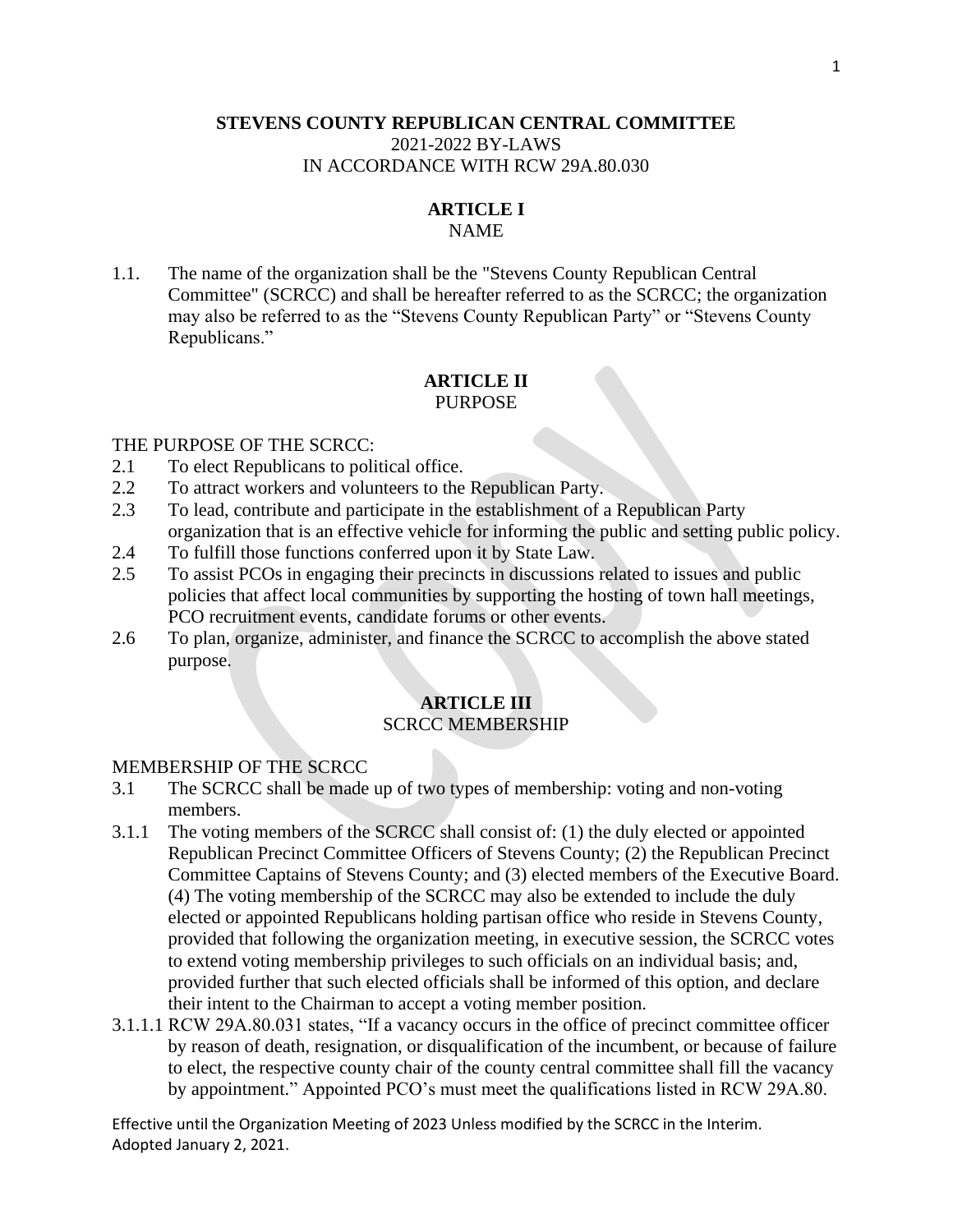- 3.1.1.2 The County Chairman shall also appoint Precinct Captains. There are two types of Precinct Captains: (1) an SCRCC member who lives in Stevens County and (2) an SCRCC member where the elected PCO has been removed from active status of the SCRCC. If the inactive elected PCO should be reinstated to active status, then the Precinct Captain position shall be immediately dissolved. Precinct Captains shall fulfill the responsibilities of a PCO.
- 3.1.1.3 The County Chairman shall present appointed PCOs and appointed Precinct Captains to the SCRCC for approval.
- 3.1.2 The non-voting members of the SCRCC shall consist of any person who: (1) is not a member of another political party; and (2) states in writing by signing the membership card that they support the Stevens County Republican Platform and will support Republican candidates; and (3) has paid the SCRCC membership dues.
- 3.1.3 At a SCRCC meeting, both voting and non-voting members shall have a right to floor privilege (the right to speak) when recognized by the Chairman.
- 3.2 Until the organization of the SCRCC has been completed following the general election, the voting membership of the SCRCC shall be limited to those Precinct Committee Officers elected by the electors in their respective precincts at the State Primary election and certified by the County Auditor, and those Executive Board members elected through the course of the organization meeting.
- 3.2.1 When vacancies in the office of the Precinct Committee Officer (PCO) exists because of failure to be elected at the State primary election, such vacancies shall not be filled until after the organization meeting of the SCRCC and an election has been held resulting in the election of a chairman for the ensuing term of office.
- 3.3 Removal of members
- 3.3.1 Removal (general provisions): Any SCRCC member may be removed from the committee by the SCRCC; provided that the issue is addressed in executive session, and that two thirds (2/3) of those active voting members present vote to remove the member. Removal must be prefaced by just cause such as (but not limited to) disloyalty to the party, support of or participation in an organization whose mission or action is contrary to the bylaws and/or platform of the SCRCC, or embarrassment of the SCRCC. Prior to a vote for removal, the accused member must be notified in advance that the issue will be addressed on the meeting agenda and shall have the right to speak to the SCRCC in defense of his/her actions. Removal shall result in the loss of all rights and privileges granted by these by-laws to SCRCC membership. Statutorily defined rights and responsibilities are not affected by this provision.
- 3.3.2 Removal (candidate support): Any SCRCC member, as defined in these bylaws, who publicly supports a candidate for any partisan public office who is not endorsed by the SCRCC or, who is opposed by a SCRCC endorsed Republican candidate, may be removed from membership of the SCRCC by a 2/3s vote of active voting members present.
- 3.3.3 The removed SCRCC member will be further barred from participation in any SCRCC actions until the next Organizational Meeting of the SCRCC.
- 3.4 Inactive Status: An inactive voting member will not be counted in the total voting membership to establish a quorum and will not be eligible to vote at any SCRCC meetings.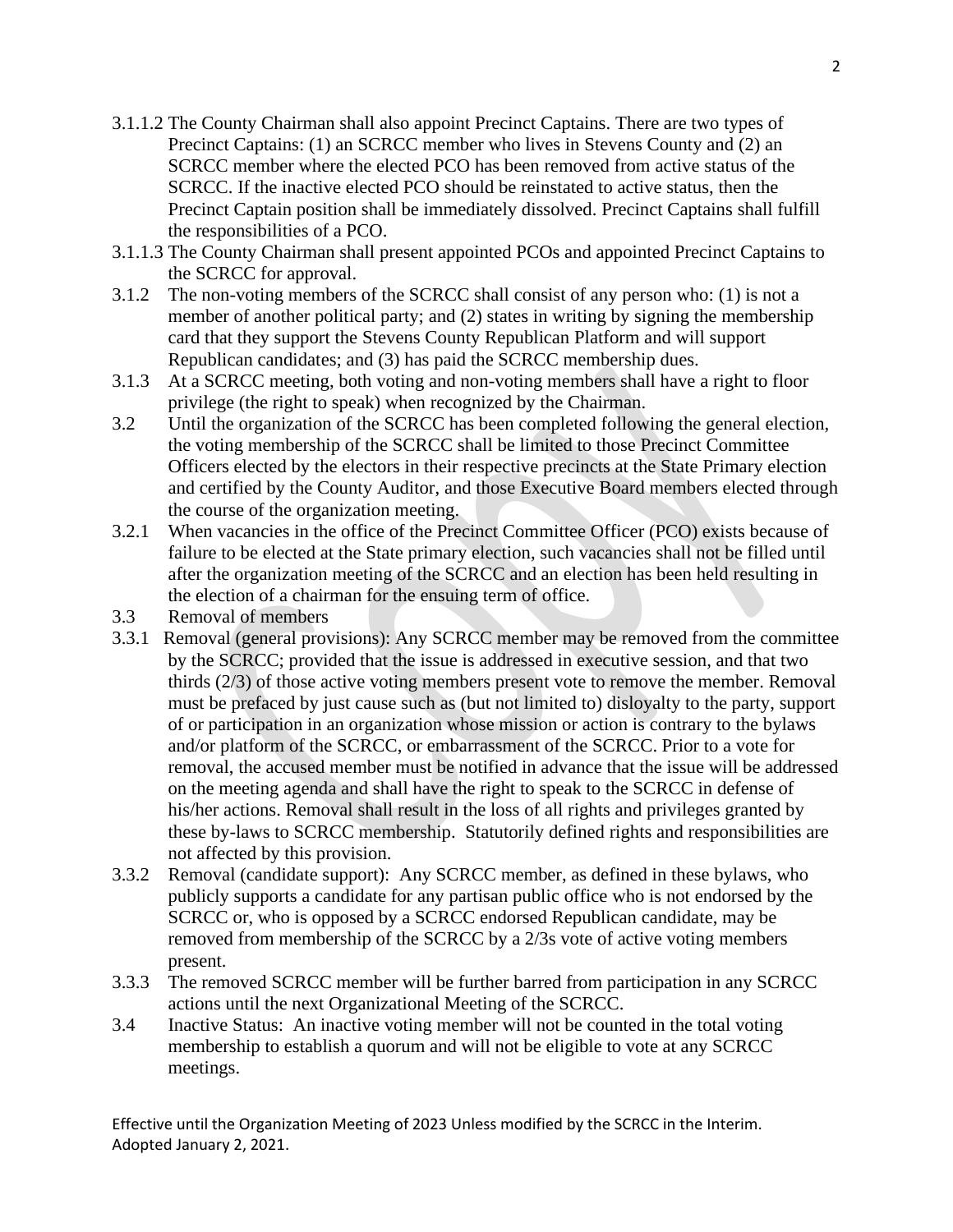- 3.4.1 Any duly elected or appointed SCRCC voting member whose absence is not excused by the Chair for two consecutive meetings will be considered inactive. In addition, a member shall be placed into inactive status after two excused or unexcused absences from SCRCC meetings for which no proxy was identified and present.
- 3.4.1.2 Any member who is inactive because of unexcused absences as defined in 3.4.1 and wishes to be reinstated as an active member of the SCRCC has two options. He or she May 1) attend three consecutive meetings and he or she will automatically be reinstated at the beginning of the third meeting; or 2) request to be reinstated in writing to the SCRCC Chairman. The Chairman will present the member to the body; a majority vote will reinstate the inactive member, provided a quorum is met.
- 3.4.2 Any duly elected or appointed SCRCC voting member who fails to sign the membership pledge (once it has been approved by the SCRCC) and/or fails to pay his or her membership dues (once it is established) will be removed from active status of the SCRCC.
- 3.4.2.2 To be reinstated to active status, the member made inactive by 3.4.2 must sign the membership card and/or pay his or her membership dues.
- 3.5 Requests for excused prolonged absences may be granted by the SCRCC Chairman with concurrence of the SCRCC.

## **ARTICLE IV** EXECUTIVE BOARD

### OFFICERS OF THE EXECUTIVE BOARD:

- 4.1.1 The officers of the SCRCC Executive Board shall consist of the County Chairman, County Vice Chairman, Treasurer, Secretary, State Committeeman, State Committeewoman and the following:
- 4.1.2 Three members, one from each Commissioner District elected by district caucus will serve as District Leaders; in the event that a caucus is not/cannot be held or is unsuccessful in electing a District Leader, the District Leader will be appointed by the County Chairman.
- 4.1.3 Three Delegates elected to the 7th District Committee.
- 4.1.4 Up to but not more than three Republican Members at Large
- 4.1.5 A Sergeant at Arms
- 4.1.6 The Chair of the Stevens County Republican Woman's Organization.
- 4.1.7 In the event of vacancies on the Executive Board between organization meetings, the voting members of the SCRCC at a meeting with a quorum present shall fill the vacancy by electing the required officer from among the active voting or nonvoting membership of the SCRCC.

#### **ARTICLE V** POWERS AND DUTIES OF OFFICERS

- 5.1 THE COUNTY CHAIRMAN:
- 5.1.1 The County Chairman shall be the chief executive officer of the SCRCC. He/she shall be the chairman of the SCRCC and the Executive Board and shall preside at their meetings when in attendance. He/she shall be responsible for the proper functioning of all officers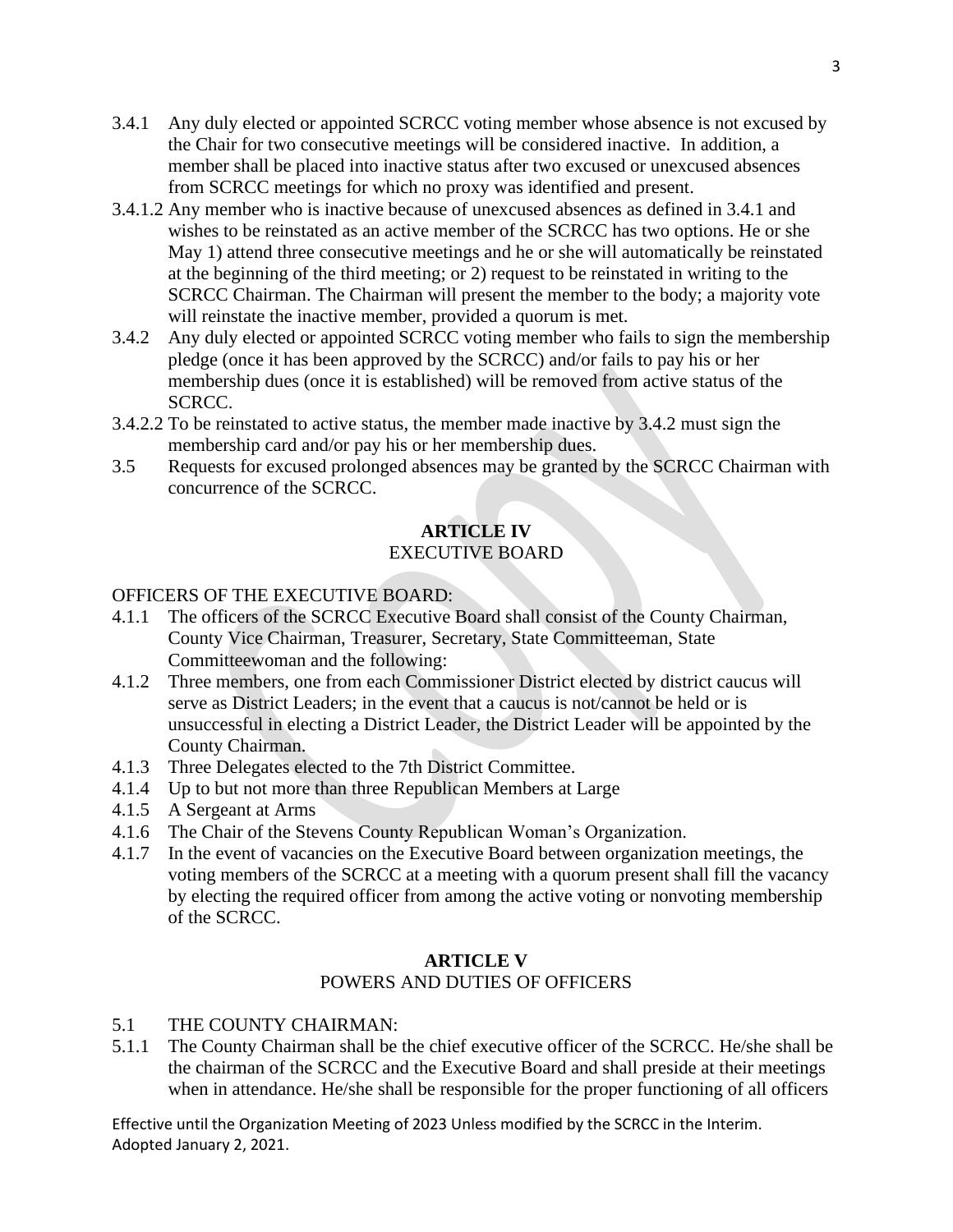of the SCRCC to the end that its programs and policies are successfully administered, and its business is properly conducted.

- 5.1.2 The SCRCC shall hold a general membership meeting no later than March 31 to determine political and fundraising programs for the year of organization. Each district leader and the county chair shall submit plans to the committee for consideration. Objectives for the coming year may also be raised from the floor, discussed after a second and passed through a majority vote of the general membership.
- 5.1.3 In accordance with section 3.1.1, the County Chairman shall have the power to make appointments to fill any vacant PCO position after the Organizational meeting. The County Chairman shall also nominate the chairman of any committee.
- 5.1.4 The County Chairman shall do all things in his/her power to successfully implement the political campaigns during his/her term of office for the election of the Republican ticket.
- 5.1.5 The County Chairman shall have the power and duty to solicit funds on behalf of the SCRCC, either personally or through an appointed representative or representatives and shall forthwith transfer to the Treasurer all such funds received. He/she shall have the authority to issue annual membership cards and to establish a donation schedule for said membership. Membership funds are to be used for the sole purpose of operational expenses for the SCRCC.
- 5.1.6 The County Chairman shall schedule him/herself to attend all State Party meetings and if unable to attend must make every effort to provide a proxy to attend in his/her stead. Failure to attend or provide a written proxy to two consecutive State Party meetings will result in being automatically removed from the County Chairman's position. The County Chairman shall be responsible for all expenses incurred in traveling to and from all State Meetings.
- 5.1.7 The County Chairman shall prepare an evaluation in December of each year of the previous year's political and fundraising programs and submit them to the SCRCC.
- 5.1.8 The bylaws are a legal document under the care and custody of the SCRCC County Chairman. There will be only four copies issued that are signed and original, and they will be issued to the County Chairman, Vice Chairman, Treasurer and Secretary. All others will be marked as copies with the signature block removed and bearing the footnote "Effective until the Organization Meeting of 20XX, unless modified by the SCRCC in the interim."
- 5.1.9 The County Chairman shall develop an orientation program for newly elected PCO's and ensure that they receive the Washington State Republican Party's PCO handbook.
- 5.1.10 The County Chairman shall be the official spokesperson of the SCRCC, and no others shall speak on behalf of the SCRCC organization.
- 5.2 THE COUNTY VICE CHAIRMAN:
- 5.2.1 The Vice Chairman shall be the chief assistant to the chairman in the administration of his/her duties.
- 5.2.2 The Vice Chairman shall preside at all meetings of the SCRCC and Executive Board in the absence of the County Chairman.
- 5.2.3 In the event of a vacancy occurring in the office of the County Chairman, the Vice Chairman shall exercise all powers and perform all duties of the County Chairman until said vacancy has been filled by the SCRCC. In the case of death, removal or resignation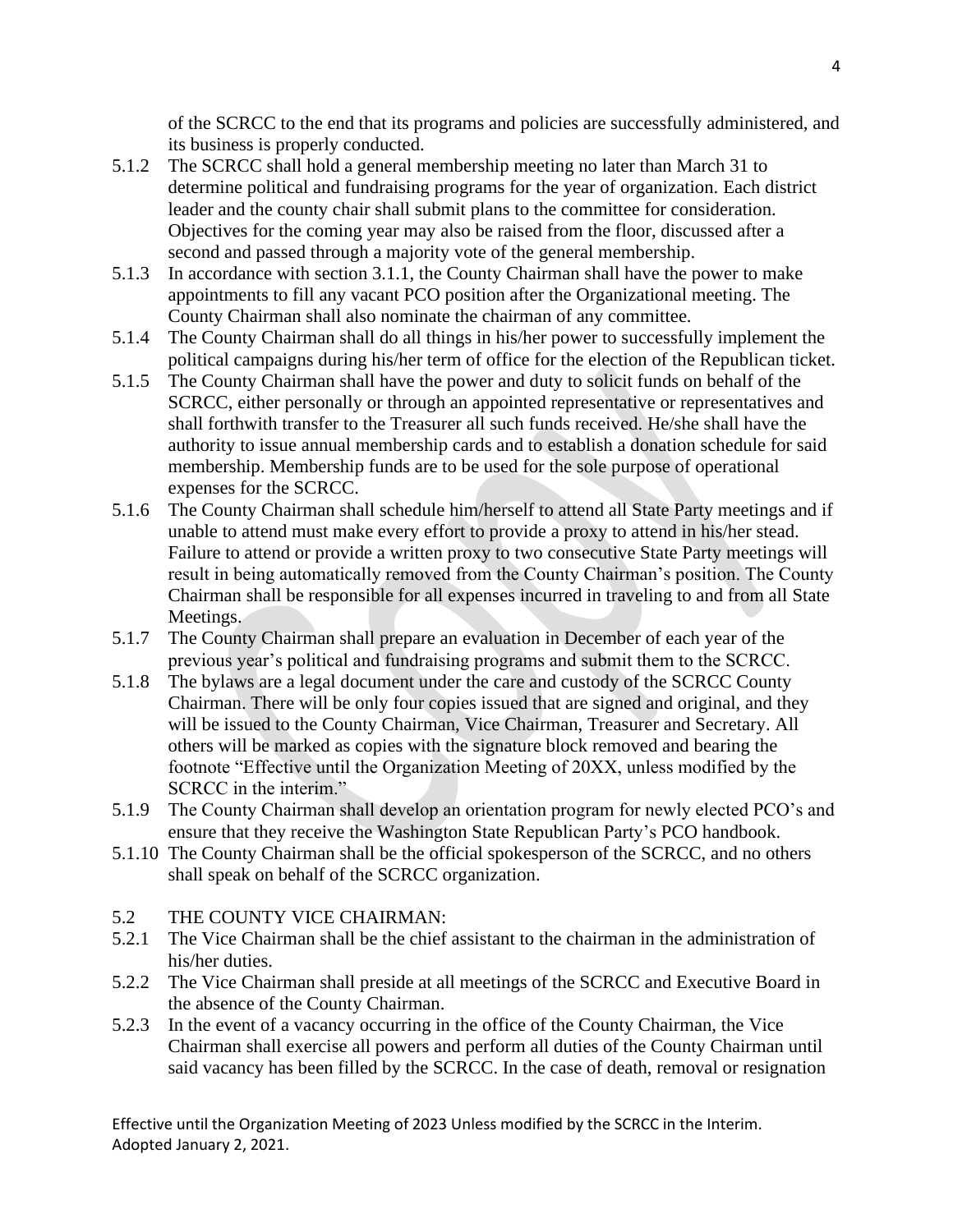of the County Chairman, the Vice Chairman shall, within thirty (30) days, call a meeting of the central committee to fill the vacancy.

5.2.4 The Vice Chairman shall be a second signatory on all bank accounts.

#### 5.3 THE SECRETARY:

- 5.3.1 It is the duty of the SCRCC Secretary to be the secretary of the SCRCC and the Executive Board. He/she shall keep complete and accurate minutes of all proceedings of the SCRCC and Executive Board and sign completed record of actions taken and shall provide a copy of all minutes to the Precinct Officers and Executive board.
- 5.3.2 The Secretary shall be responsible for written notice of all meetings to the SCRCC and executive board.
- 5.3.3 He/she shall be responsible for the safe keeping of the SCRCC and Executive Board records and papers and shall surrender them in good order to his/her successor.

#### 5.4 THE TREASURER:

- 5.4.1 It is the duty of the Treasurer to be the custodian of all funds of the SCRCC.
- 5.4.2 He/she will deposit all SCRCC receipts in the appropriate SCRCC account in a federally insured financial institution.
- 5.4.3 He/she shall keep an accurate record of all receipts.
- 5.4.4 He/she shall report all financial activities to the Washington State Public Disclosure Commission (PDC) in a timely manner and in accordance with the rules and requirements of the PDC.
- 5.4.5 All checks drawn shall be signed by only the Treasurer, except in the Treasurer's absence from duties or incapacity, and then checks may be signed by the Vice Chair.
- 5.4.6 The treasurer's books will be audited biannually, or when Treasurer is changed, by an audit committee appointed by the chairman.
- 5.4.7 It is the duty of the Treasurer to take all necessary steps to comply with State and federal statutes regarding fundraising and reports thereof.
- 5.4.8 The Treasurer and County Chairman will present to the SCRCC the bi-annual budget. It is the Treasurer's responsibility to account for all budget expenditures and to request budget adjustment if required.
- 5.4.9 The Treasurer will submit an accounting of income and expenditures to the SCRCC and the Executive committee at their scheduled meetings. Quarterly the Treasurer will submit a report showing the revenues and expenses by category.
- 5.5 THE STATE COMMITTEEMAN AND STATE COMMITTEEWOMAN:
- 5.5.1 The State Committeeman and State Committeewoman together with the County Chairman are to represent the SCRCC to the State Central Committee and will exercise and perform such powers and duties usually pertaining to those offices and report fully to the executive board and SCRCC on the activities of the State Central Committee and otherwise fulfill the duties of their office.
- 5.5.2 If a State Committeeman or State Committeewoman is absent from two consecutive State Party meetings and fails to provide a written proxy to take their place at the State Party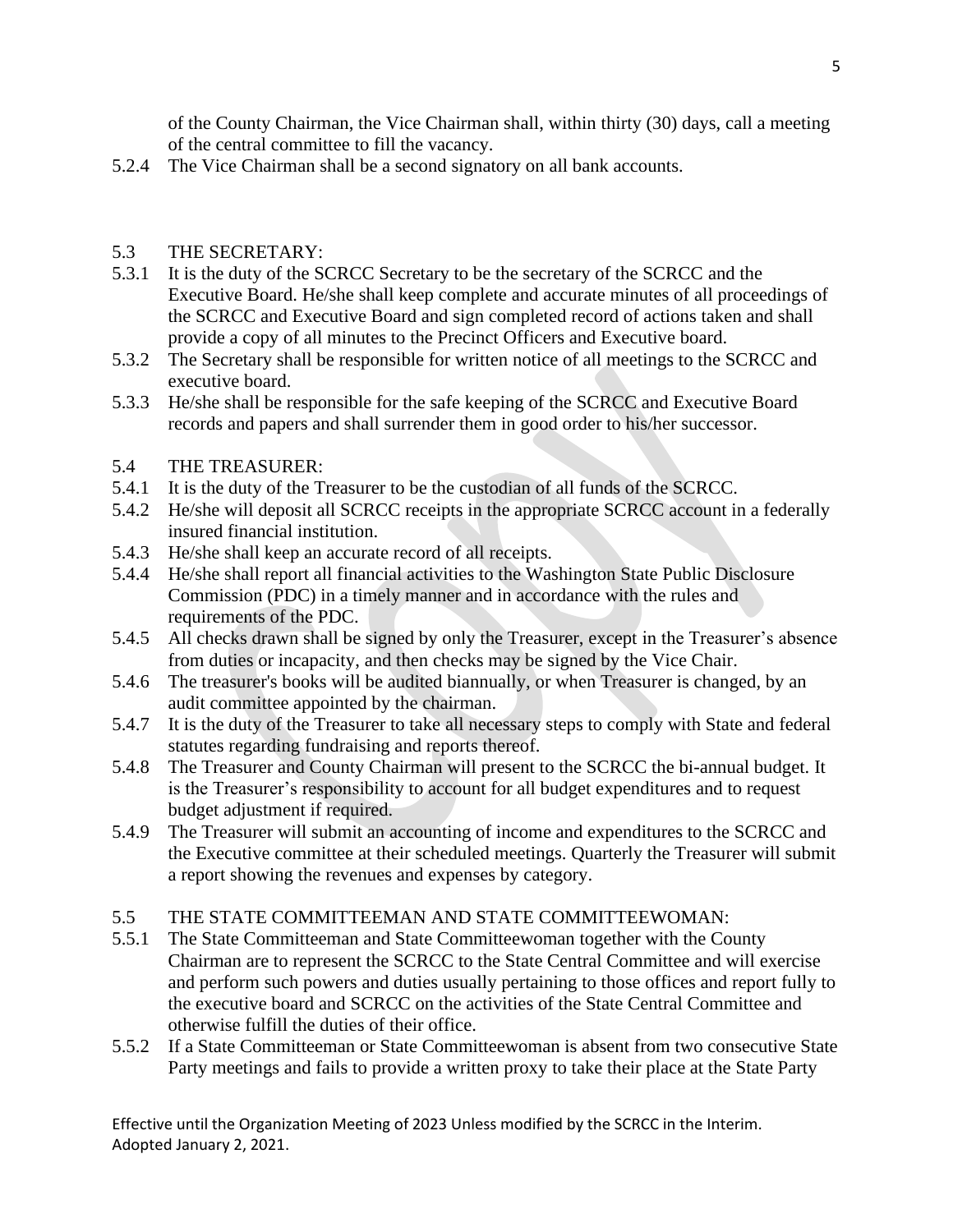meeting, he or she will be automatically removed from their State Committeeman or Committeewoman position.

5.5.3 The State Committeeman and State Committeewoman shall be responsible for all expenses incurred in traveling to and from all State meetings.

### 5.6 THE 7th LEGISLATIVE DISTRICT DELEGATES:

- 5.6.1 The 7th District Delegates shall have the same powers, duties and responsibilities to the 7th District Committee as do the State Committeeman and State Committeewoman regarding the State Central Committee.
- 5.6.2 If a 7th District Delegate is absent from two consecutive 7th District meetings and fails to provide a written proxy to take their place at the 7th District meeting, then he or she will be automatically removed from their 7th District Delegate position.
- 5.6.3 The 7th District Delegate shall be responsible for all expenses incurred in traveling to and from all 7th District Meetings.

#### 5.7 THE DISTRICT LEADER:

- 5.7.1 It is the duty of the District Leaders to serve as members of the Executive Board. District Leaders are responsible to train PCOs. They are further responsible to assist PCOs and Captains in efforts to support the SCRCC Strategic Plan, including but not limited to organizing voter registration drives, facilitating SCRCC presence at fairs/festivals/parades, running precinct caucuses, town hall meetings and candidate forums, and other party building activities.
- 5.7.2 The District Leader is responsible to work with PCOs to identify and catalog Republicans in their districts.
- 5.8 THE SERGEANT AT ARMS:
- 5.8.1 He/she shall maintain order and validate credentials.
- 5.9 THE REPUBLICANS AT LARGE:
- 5.9.1 This is an honorary position for members that have contributed years of faithful service to the SCRCC and the party and is for the good of the order.
- 5.10 THE CHAIR OF THE STEVENS COUNTY REPUBLICAN WOMAN'S ORGANIZATION
- 5.10.1 To recognize the importance of the Stevens County Republican woman's organization and to enhance communications and coordination between the two Stevens County Republican entities.
- 5.11 EXECUTIVE BOARD POWERS AND DUTIES:
- 5.11.1 The Executive Board shall meet at the call of the County Chairman. Meeting notices shall be given by the County Chairman one (1) week in advance of the meetings (see 8.1.4) unless the Executive Board meeting is being called because of a failure of the SCRCC to meet quorum at the regularly scheduled meeting. In such a case, an Executive Board Meeting may be called immediately following the regularly scheduled SCRCC meeting.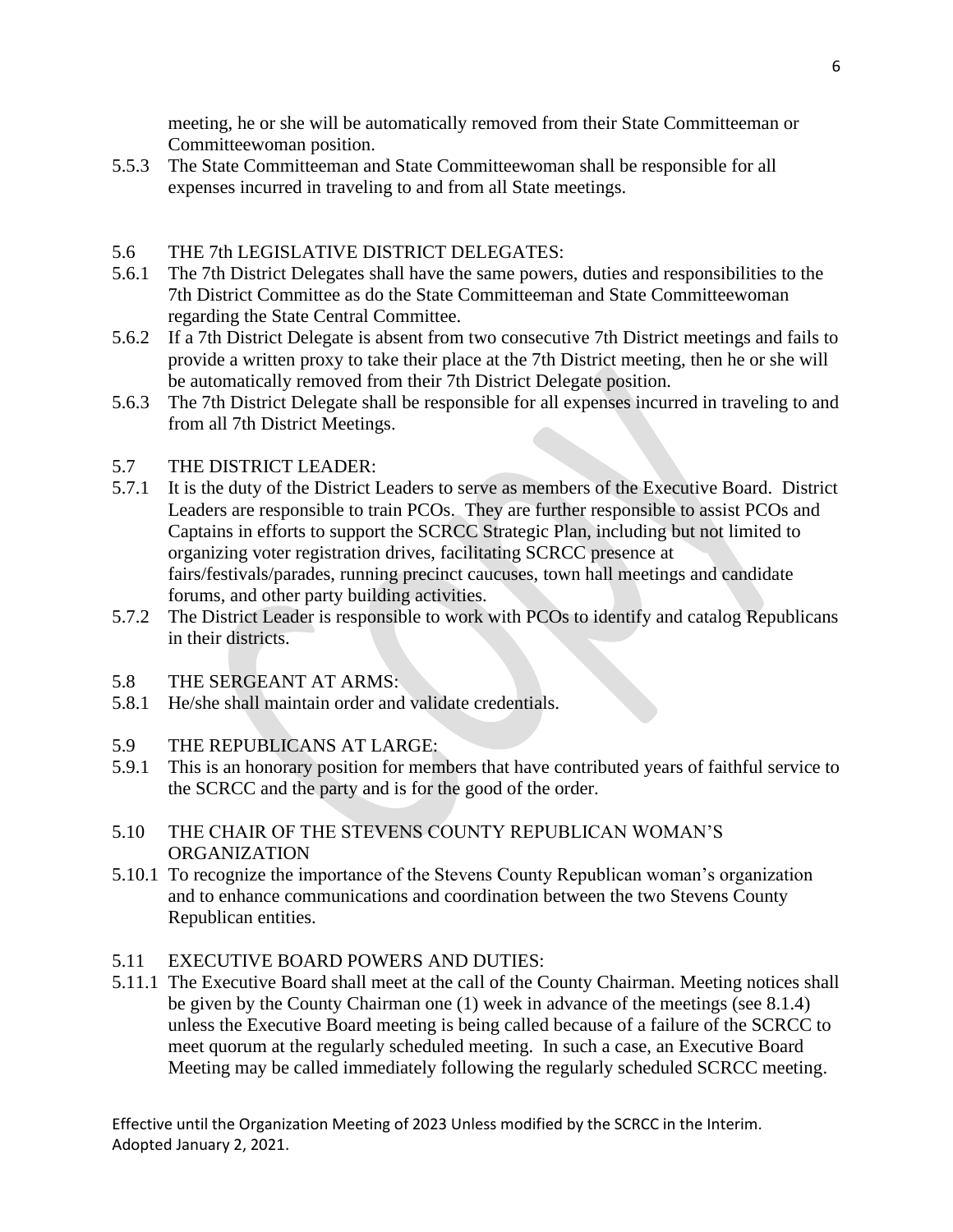- 5.11.2 The Executive Board is to advise and assist the County Chairman in carrying out political campaigns.
- 5.11.3 Five (5) members of the Executive Board shall have the authority to call the SCRCC or Executive Board into session whenever they deem a meeting to be necessary or proper, provided they must first request the county chairman to call such a meeting and he/she must have failed to do so for a period of five (5) days thereafter.
- 5.11.4 The Executive Board shall have full power to act for the SCRCC between SCRCC meetings, provided such actions are not contrary to law or to the express actions previously taken by the SCRCC.
- 5.11.5 It is the duty of the Executive Board to prepare a plan for equitable appointment of delegates to the Washington State Convention.
- 5.11.6 Absence from any three (3) regular Executive Board meetings shall automatically cause a member's place on the Executive Board to be declared vacant unless there is sufficient cause for such absence as determined by the Executive Board.
- 5.11.7 If an officer of the Executive Board moves from the district from which he or she was elected, the same shall be a resignation from the Executive Board.

### **ARTICLE VI**

### POWERS AND DUTIES OF COMMITTEES & SCRCC

- 6.1 SCRCC
- 6.1.1 The SCRCC shall set the meeting calendar for the remaining year at its first meeting of the year. The SCRCC shall set a meeting at least once a calendar quarter and may schedule a meeting more often if it chooses.

### 6.2 COMMITTEE APPOINTMENT

- 6.2.1 The County Chairman shall have the power to nominate the chairman of all committees. The SCRCC shall approve the appointment of the chairman by simple majority vote of the active voting members present at a regularly scheduled meeting, or at a meeting called for this purpose. If a quorum is not met at a regularly scheduled meeting, the Chairman may convene the Executive Board to approve an appointment.
- 6.2.2 The Committee Chairman shall then appoint the remainder of the committee that shall consist of an appropriate number of persons.
- 6.2.3 The Committee Chairman shall call and run all committee meetings and report back to the SCRCC and Executive Board.
- 6.2.4 Any member of a committee may be removed by request of the Committee Chairman, provided the SCRCC Chairman concurs. The Committee Chairman may be removed by a majority vote of the SCRCC voting members present at a meeting where notice was given of the removal request.

#### 6.3 VETTING

- 6.3.1 VETTING AT THE STATE PARTY
- 6.3.1.1 It is the purview of the WSRP to vet Republican candidates for statewide and Congressional partisan elected offices.
- 6.3.2 SCRCC VETTING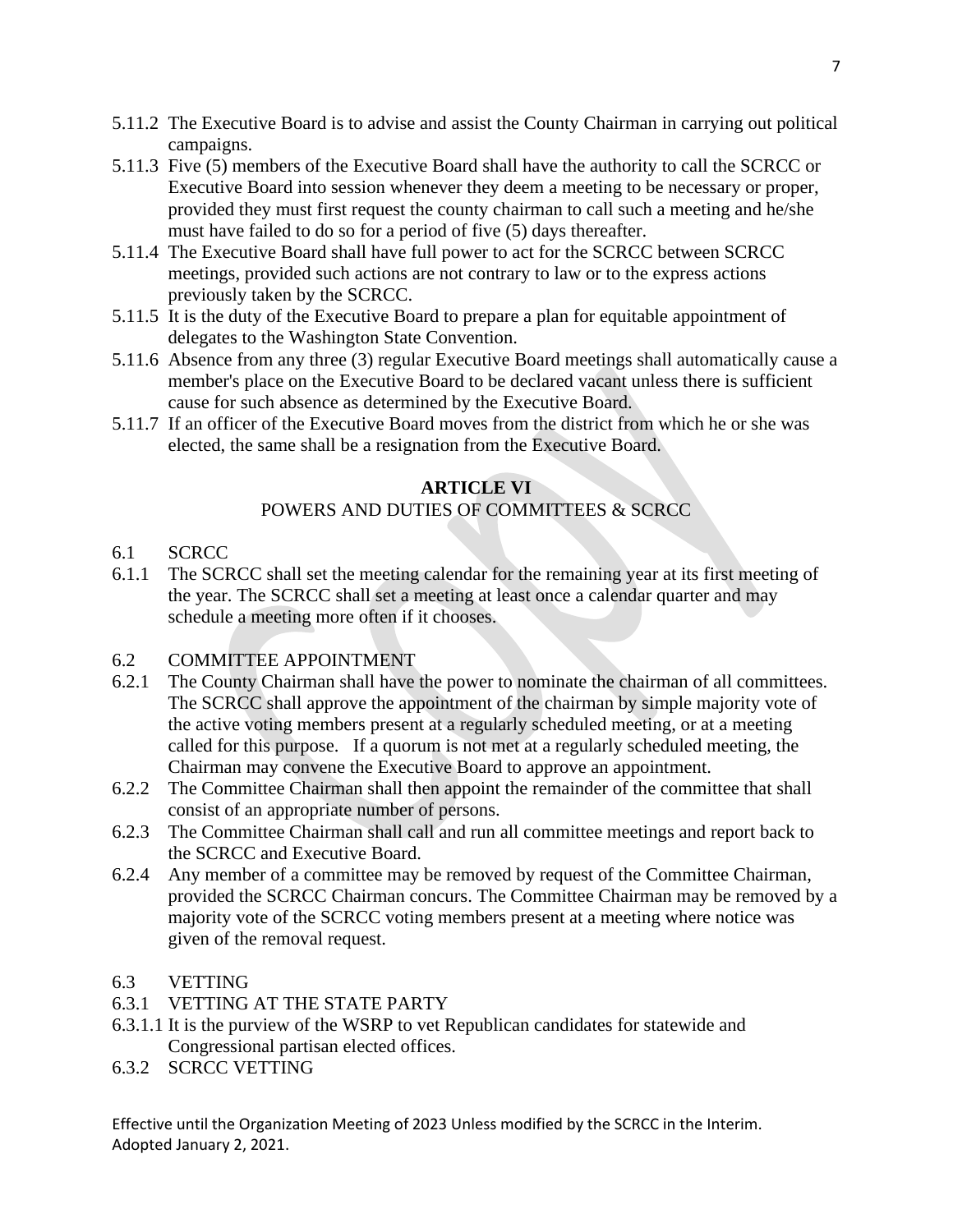- 6.3.2.1 A vetting committee chairperson will be identified by the SCRCC in accordance with 6.2.1 before March 1 of each odd-numbered year. The vetting committee chairperson will appoint additional members of the vetting committee.
- 6.3.2.2 The SCRCC vetting committee will draft vetting procedures for evaluating Republican candidates running for partisan Stevens County elected offices and Republican candidates running for the partisan elected offices of Washington State Representative and Senator in the 7th Legislative District.
- 6.3.2.3 At a minimum, the vetting committee will consider the two-part vetting questionnaire, scoring rubrics and the vetting interview process. Part one of the questionnaire will address candidate qualifications for the office sought and pertinent Republican credentials, while part two will be designed to assess a candidate's concurrence with the SCRCC platform.
- 6.3.2.4 The SCRCC may approve the vetting of candidates for races other than those meeting the requirements of 6.3.2.2 by a simple majority by the SCRCC in a regularly scheduled meeting. The vetting committee may specify modified vetting processes for such candidates, but vetting procedures must still undergo the review and approval processes prescribed in 6.3.2.3.
- 6.3.2.5 The vetting committee will submit vetting procedures to the SCRCC or the executive board, if necessary. Approval by the SCRCC shall be by a simple majority of all active voting SCRCC members present, after a standard quorum of the SCRCC has been met.
- 6.3.2.6 The committee shall vet all Republican candidates subject to vetting in accordance with 6.3.2.2 using the approved vetting procedures, with the exception that with a 2/3rds vote, the SCRCC may exempt a legislative incumbent from all or a portion of the vetting procedures. The vetting committee chair will report the results of the vetting process to the SCRCC no later than 30 days prior to the date of the Primary Election.

### 6.4 CANDIDATE ENDORSEMENT & SUPPORT

- 6.4.1 It shall be the decision of the SCRCC on whether to endorse any Republican candidate for office. A Republican candidate who is subject to vetting according to 6.3.2.2, can only be endorsed after the vetting procedure has been completed, unless the SCRCC votes to exempt a legislative incumbent candidate from the vetting requirement.
- 6.4.2 The SCRCC may endorse "pre-primary" (but after the filing date has closed) any Republican candidate at a regularly scheduled SCRCC meeting or at an SCRCC meeting called for this purpose, provided a quorum of active SCRCC members is met, and provided that two-thirds (2/3) of present SCRCC members vote in the affirmative.
- 6.4.2.1 If a Republican candidate in sec. 6.4.2 is not being challenged by another Republican, then a simple majority of the PCO's present is all that is need for the endorsement.
- 6.4.3 The SCRCC may endorse more than one Republican candidate for a single office if the above requirements are met.
- 6.4.4 Once a candidate has been endorsed, endorsement will be considered continuous until the completion of the next vetting cycle pertaining to an incumbent candidate running again for the same office", unless explicitly withdrawn through a major vote of the SCRCC.
- 6.4.4.1 Once endorsed, the resources of the SCRCC may be made available to the candidate, including financial support. Conditions other than endorsement may be required of the candidate prior to making resources available. Ongoing (post-election) access to other resources of the party will be subject to the determination of the Chairman.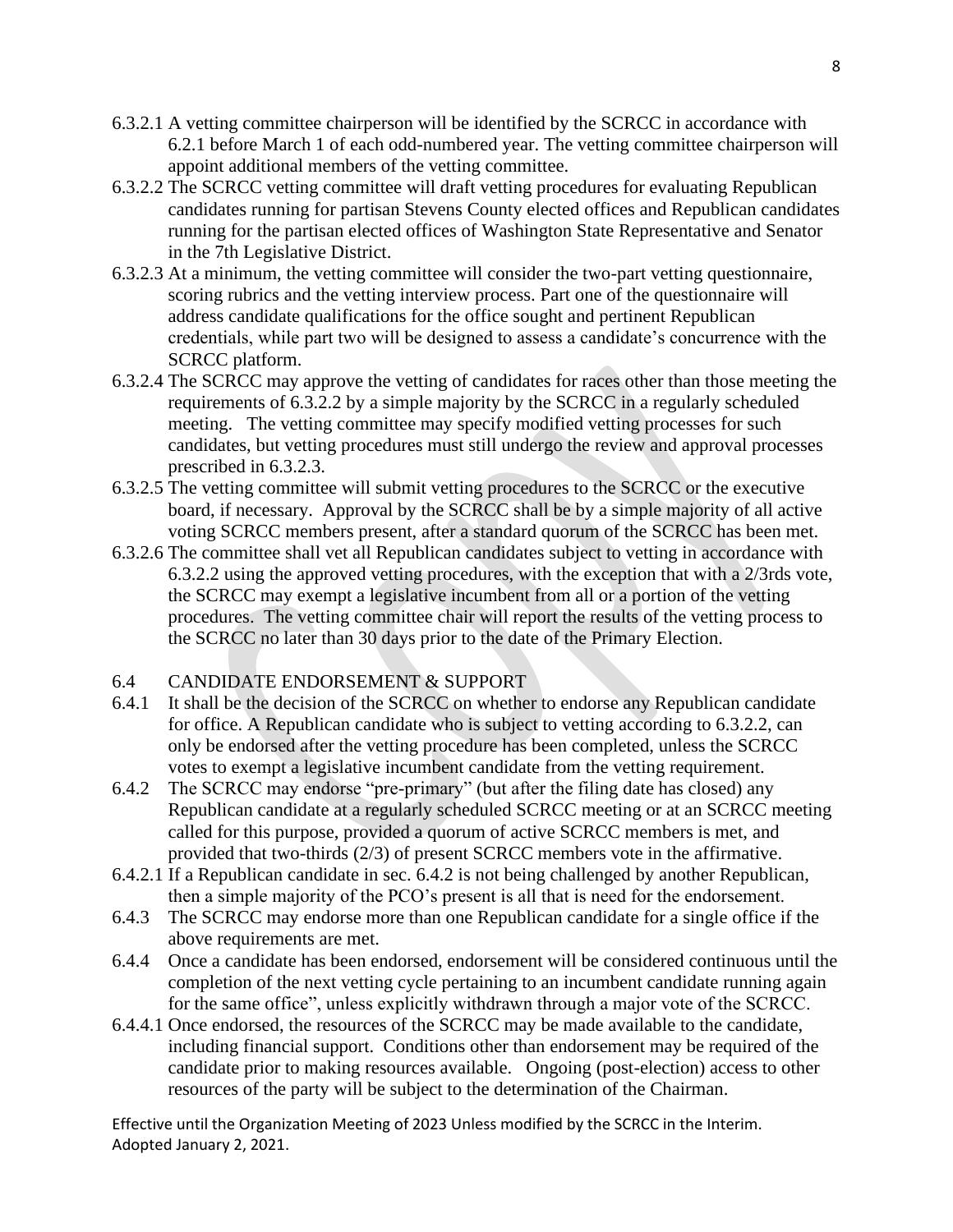- 6.4.4.2 At each SCRCC meeting between the primary election and the general election, the agenda will include an item under New Business on consideration of candidate support.
- 6.4.5 The SCRCC may endorse or oppose a statewide proposition/referendum and/or nonpartisan positions with a majority vote of all active SCRCC members seated in a regularly scheduled meeting or a meeting called for this purpose provided a quorum has been met.

## 6.5 YOUNG REPUBLICAN COMMITTEE

- 6.5.1 The SCRCC shall establish a Young Republican Committee (YRC) made up of individuals who reside or are registered to vote in the county and are in the age range from High School up until their  $26<sup>th</sup>$  birthday.
- 6.5.2 The purpose of the YRC is to: (1) attract young adults to learn about and be part of the Republican Party;(2) to give young conservatives a platform to communicate, educate and support each other; and (3) to give young Republicans the opportunity to help the SCRCC to engage and communicate with younger voters.
- 6.5.3 There shall be a minimum of 5 members on the committee for it to be deemed active.
- 6.5.4 The SCRCC Chairman may appoint the YRC Chairman or may allow the YRC members to elect their own Chairman. The SCRCC Chairman shall be the advisor to the YRC and shall be present (or provide a designee) at all YRC meetings.
- 6.5.5 The YRC members shall elect one of its members to serve as its Representative to the Executive Board. The YRC Representative shall be a voting member of the SCRCC Executive Board and the SCRCC. The YRC Representative position will not count for quorum purposes until the YRC elects a person to fill this position.
- 6.5.6 The YRC shall meet once a quarter. Meetings may be in person or via phone or electronic conference.
- 6.6 PCO SUPPORT AND ORGANIZATIONAL DEVELOPMENT
- 6.6.1 The SCRCC may approve money to underwrite facility rental/event costs only after the PCO.

has received approval by the SCRCC for the event and budget associated with the event.

- 6.6.2 The PCO shall present each proposed event to the SCRCC for coordination and approval prior to the scheduling of events meeting the criteria in 2.2.
- 6.6.3 Any events scheduled by District Leaders under the authority of Article V section 5.7.1 shall be held to the same requirements as PCO's under sections 6.6.1 and 6.6.2.

# **ARTICLE VII**

# ORGANIZATION MEETING

- 7.1 ORGANIZATION MEETING, ELECTIONS AND TERMS OF OFFICE
- 7.1.1 The organization meeting of the SCRCC shall be held at such time and place so designated by a call of the properly authorized officers of the SCRCC, no later than the second week of January of the appropriate year, in accordance with RCW 29A.80.030.
- 7.1.2 The term of office of all positions elected at the organization meeting or otherwise shall be for up to two years, or until the next organization meeting.
- 7.1.3 The Chairman and Vice Chairman shall be of opposite sex.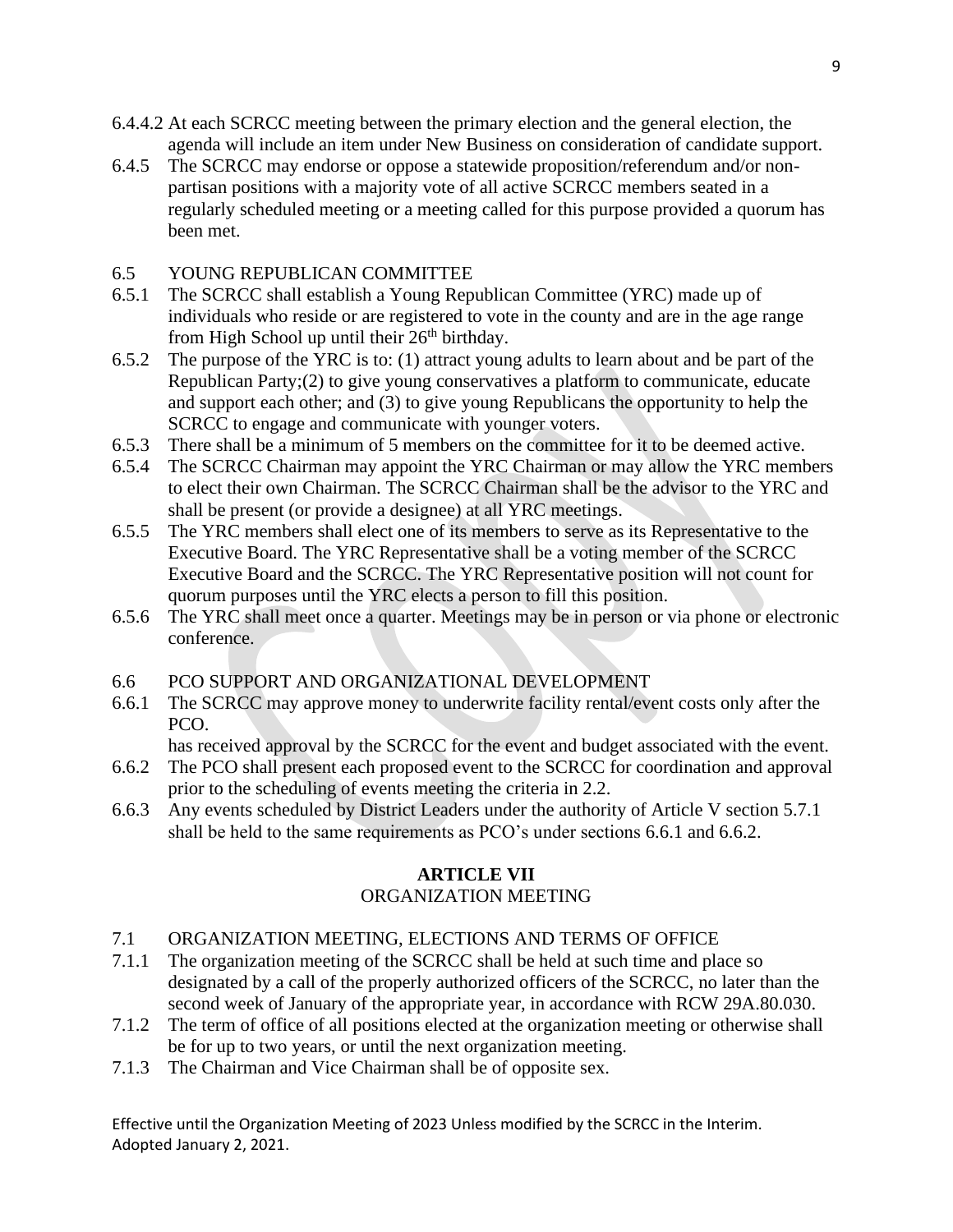- 7.1.4 Voting members as defined in 3.2 shall adopt rules and regulations to govern itself during the succeeding biennium. The adoption of proposed and amended by-laws by the SCRCC shall constitute the adoption of said rules and regulations.
- 7.1.5 The order of business at the organization meeting shall be:
	- A. Reading of the call to the organization meeting
	- B. Roll call and declaration of a quorum
	- C. Invocation
	- D. Flag Salute
	- E. Election of temporary chairman
	- F. Treasurers report
	- G. Audit Report
	- H. Adoption of Rules
	- I. Adoption of by-laws
	- J. Election of SCRCC County Chairman
	- K. Seating of newly elected SCRCC Chairman
	- L. Election of County Vice-Chairman
	- M. Election of State Committeeman
	- N. Election of State Committeewoman
	- O. Election of Secretary
	- P. Election of Treasurer
	- Q. Election of a Sergeant at Arms
	- R. Election of Three (3) Seventh District Republican Committee Delegates.
	- S. Election of three (County Commissioner District Leaders) shall be completed by a caucus of the PCO's of each individual district or they may be appointed if there is no district caucus.
	- T. Election of the Republicans at Large if appropriate.
	- U. New Business
		- Set SCRCC meeting calendar for remainder of year.
		- Approve membership card and set membership dues.
		- Appointment of Committee Chairs, if necessary
	- V. For the Good of the Order
	- W. Adjourn
- 7.1.6 The rules at the organization meeting shall be:
	- A. The Chairman of the SCRCC shall run the Organization Meeting until a temporary chairman can be elected. The Chairman shall appoint the temporary Secretary, who shall serve until the new Secretary is elected. If the Chairman is unavailable, the Vice-Chairman shall take his/her place.
	- B. Bylaws.
		- a. The Bylaws Chairman shall present the proposed bylaws for the new SCRCC Organization.
		- b. Any suggested amendments to the bylaws that were submitted by an elected PCO in writing to the Bylaws Chairman prior to the start of the Organization Meeting shall be presented to the SCRCC for consideration for adoption.
		- c. Any suggested amendments to the bylaws from the floor shall be in writing and state the name of the person making the motion.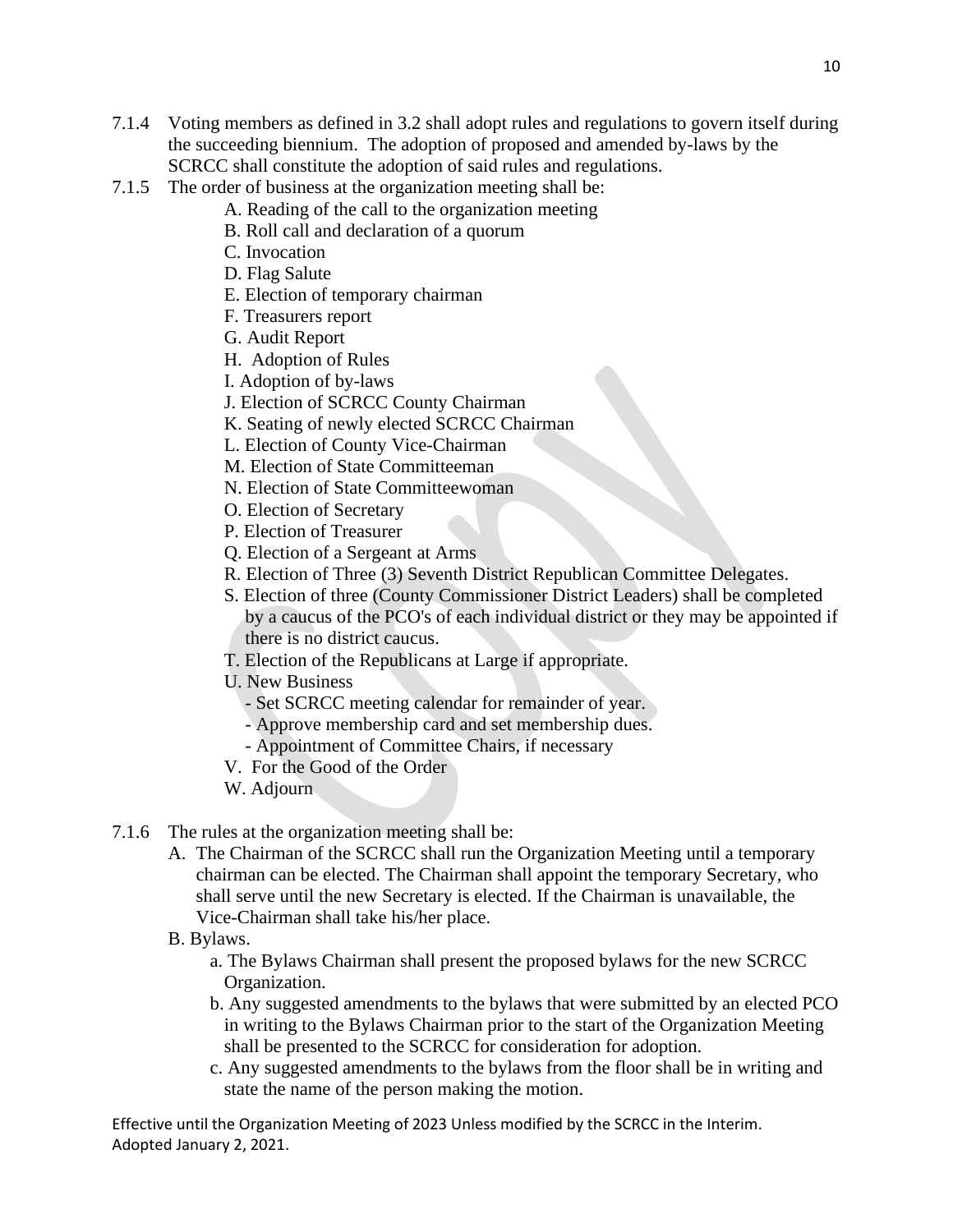- d. The author of any amendment shall be recognized by the chairman before speaking. The author shall make a motion, stating his/her amendment clearly and concisely. The chairman shall call for a second to the proposed amendment.
- e. Once there is a second, the author of the amendment shall have one minute to explain the reason for presenting his/her amendment. The chairman will entertain two arguments in support and against the amendment. Each supporter and opponent shall be given one minute to talk. The author of the amendment shall be given one minute to conclude the discussion on the amendment. The chairman shall then call for a vote on the proposed amendment.
- f. Once the chairman has concluded that there are no more amendments to be heard, he/she shall call for ratification of the bylaws, as amended if applicable.
- C. Election of Officers.
	- a. Once the Chairman is elected, he/she shall take over running the meeting.
	- b. The chairman shall call for the nomination of each officer in the order laid out in Sec. 7.1.5. The nominations will be closed once the chairman has called three times for the nomination of the officer and there are no more nominations presented.
	- c. The person who nominated the candidate may make a two-minute speech as to why the candidate would be successful at the position they were nominated for. The candidate may then make a two-minute speech. Each member eligible to vote may ask the candidate one short and concise question. The candidate shall have one minute to answer the question. Once there are no more questions, the SCRCC shall vote. If there is only one person nominated for a position, any questions asked of the candidate will be at the discretion of the SCRCC Chairman.
	- d. Each officer must be elected by simple majority of the votes  $(50% + 1)$ . If there are two or more candidates for an office, then voting shall be done by secret ballot. If there are more than two candidates for an office, and none of the candidates receive a simple majority, then the candidate receiving the lowest vote count shall be removed from consideration and the SCRCC shall vote for one of the remaining candidates. This process shall continue until one candidate receives a simple majority.

#### **ARTICLE VIII** REGULAR MEETINGS

- 8.1 CONDUCT OF REGULAR SCRCC AND EXECUTIVE BOARD MEETINGS
- 8.1.1 The recommended order of business of the SCRCC and the Executive Board may be:
	- A. Call to Order
	- B. Ascertaining a Quorum
	- C. Invocation
	- D. Flag Salute
	- E. Secretary's Report
	- F. Treasurer's Report
	- G. State Committeeman & Committeewoman Report
	- H. 7th District Report
	- I. District Leaders Report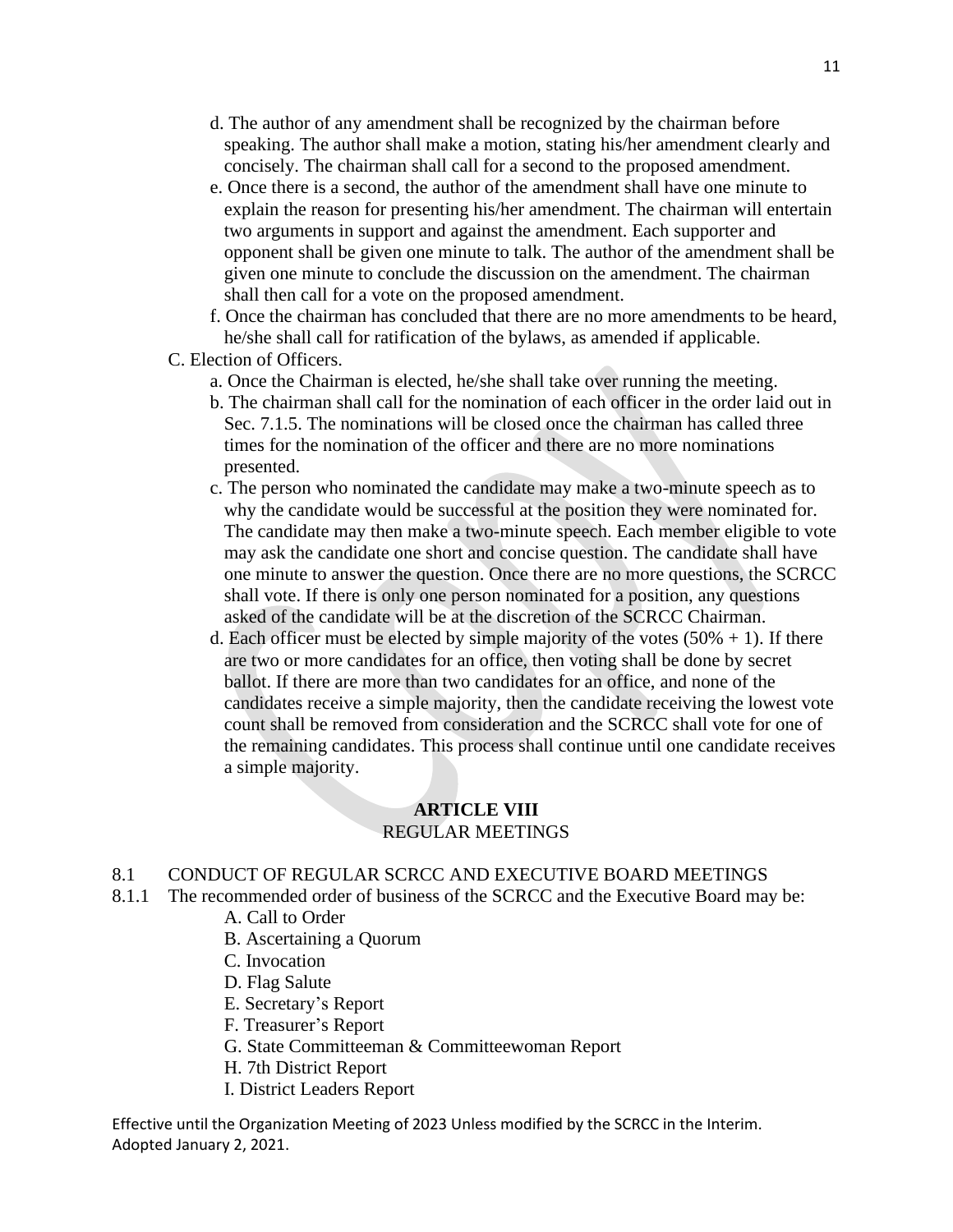J. County Update K. Unfinished Business L. New Business M. Good of the Order N. Adjournment

- 8.1.2 A majority of the active voting members of the SCRCC or the Executive Board shall constitute a quorum of that body for the transaction of business, and any action taken by a majority of active voting members, voting at any meeting shall be the valid action of the body, unless otherwise specified in these by-laws.
- 8.1.3 An absent active member of the SCRCC may be represented by a voting proxy at any meeting of the SCRCC except at the organization meeting, provided that said proxy is executed in writing and signed by the absent member and is held by a Republican from the precinct represented by the absent member. An absent member of the Executive Board may be represented by a proxy at any meeting of the Executive Board, if said proxy is held by either an elected or appointed Precinct Committee Officer or Precinct Committee Captain.
- 8.1.4 A notice of all SCRCC meetings shall be sent to all members of the SCRCC a minimum of twelve (12) days prior to any SCRCC meeting. Calls to the executive board meetings must be sent to all SCRCC members not less than seven (7) days prior to the meeting. An emergency executive board meeting may be called with 6 hours' notice if there is an agreement by the majority of the executive board members and phone, or video conferencing participation is available.
- 8.1.4.1 Notice for either the SCRCC or Executive Board meeting may be sent by mail or email. If sent by mail, the notice must be post marked by the dates listed in 8.1.4. If sent by email, a copy of the email notice must be printed, dated, signed, and retained by the Chairman and must include the list of recipients. The County Chairman and designees are responsible to communicate with members according to their stated preferred mode, whether mail or email. Members are responsible to keep the County Chairman (via the Secretary) informed of preferred mode of communication, including but not limited to updated email and mailing addresses.
- 8.1.4.2 At the discretion of the County Chairman, telephonic, and/or video conferencing technology may be allowed for SCRCC and Executive Board meetings. Members attending via electronic methods will count toward a quorum.
- 8.1.5 When not inconsistent with the provisions of these rules, the most recent edition of Robert's Rules shall govern all meetings of the SCRCC and the Executive Board.
- 8.1.6 The SCRCC may temporarily suspend, for specific purpose, any provision of the rules bearing upon the procedures of the SCRCC or the Executive Board by a two thirds (2/3) affirmative vote of members present.

#### **ARTICLE IX** COUNTY CONVENTION

### 9.1 CONDUCT OF COUNTY CONVENTION

- A. Call to order by the County Chairman of the Central Committee
- B. Opening ceremonies
- C. Appointment by the County Chairman of the Central Committee of temporary